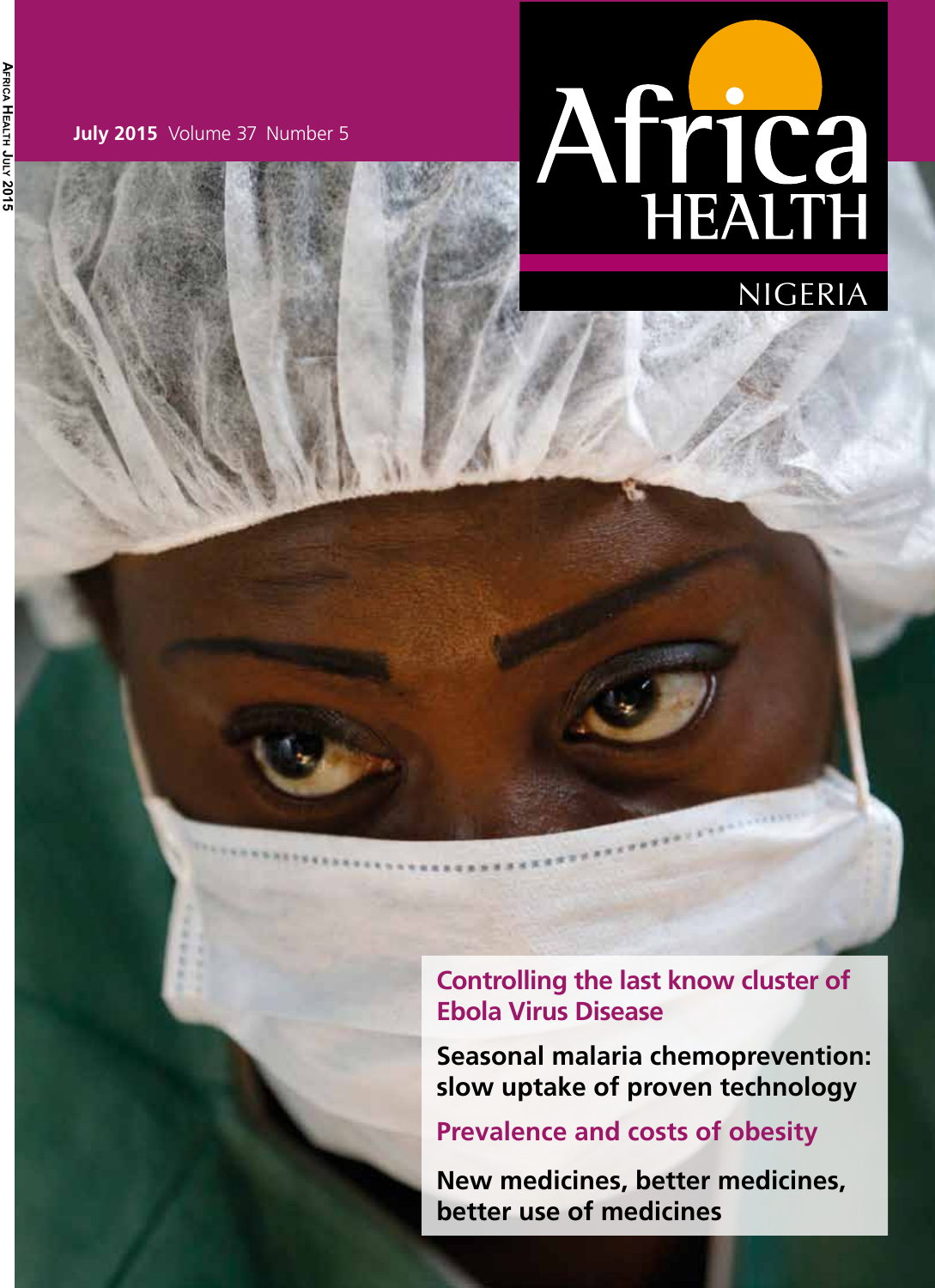# **Contents**

- 02 News Update: Ondo state begins implementation of HIV anti-stigma law; Onchocerciasis threatens 50 million Nigerians
- 03 The life of a Nigerian surgeon *Shima Gyoh*
- 06 Highlights of the Future of Health Conference Abuja, Nigeria *Chris Alagboso*
- 07 The travails of Nigerian patients in the hands of private diagnostic facilities *Paul Adepoju*

**The Nigeria Africa Health pages are coordinated by the editorial board members listed below, with the support of the Health News Nigeria group (www.healthnewsng.com). Suggestions for articles, news stories, or letters are welcome and should be submitted directly to them. If you wish to comment on the core journal, communicate to the UK address listed on the main contents page. Distribution is free, and by hand. If you wish to be sure of receiving a copy for either yourself or your institution, please subscribe. See page 3 of the main journal for details for Naira subscriptions. Subscribed copies will be personally addressed, and posted.** 

**Do you have an opinion to air? Write to the Editors at: ahnigeria@fsg.co.uk**

### **Editors**

### **Dr Tarry Asoka**

Medical Doctor and Health Management Consultant. Based in Port Harcourt Email: tarry@carenet.info

#### **Shima Gyoh**

Dept of Surgery, Benue State University, Makurdi, and ex Chair of the Medical and Dental Council of Nigeria (MDCN). Email: shimagyoh@gmail.com

### **Dr Chikwe Ihekweazu**

Consultant Medical Epidemiologist who also blogs on Nigerian health issues at www.nigeriahealthwatch.com Email: chikwe@nigeriahealthwatch.com

### **Felix Obi**

Physiotherapist and Health Policy and Management Consultant who lives and works in Abuja Email: halal3k@yahoo.com *Bryan Pearson*

# A glimpse of the future?

As the National Association of Resident Doctors embarked on the latest strike action to paralyse public sector health services, my mind went back to the 'seminal' conference which the National Medical Association called shortly after Dr. Osahon Enabulele had assumed office as President of the organisation. A high-octane, high energy meeting ensued with all parties invited, all parties present, and all parties seemingly agreeing that there had to be a better way to deliver Nigeria's health services than the stop start stop start rhythm induced by the constant strikes that had been plaguing the sector.

nigeria

Fast forward to today and the situation seems to have got even worse. Public confidence in the public sector is at its lowest ebb. Or maybe better stated, public expectations from their health service is at its lowest ebb. This is indeed a sad state of affairs.

It was therefore exceedingly refreshing to turn up at the Musa Yar'Adua Conference Centre in Abuja on 18<sup>th</sup> June to attend a conference put together by the Nigeria Health Watch team under the title of the 'Future of Health Conference' with the subtitle 'Towards the Health System of our Dreams'.

The meeting featured a number of presentations from people who cared deeply about their profession and about their health service. How can Nigeria's maternal mortality be worse than it is in Somalia when someone like Ondo State's Commissioner of Health, Dr. Dayo Adeyanju was able to demonstrate that with a relatively small investment he was able to introduce a programme that dramatically reduced mortality in his state. Dr. Ola Soyinka had recently attended a town hall meeting in Abeokuta with his governor and fellow commissioners. He expected a grilling. But not one healthcare question was posed. 'We must change the mindset of Nigerians', he enthused. 'Too many people are putting bad health and healthcare down to the will of God.'

Please do read the report of the conference on page 7. If you are feeling depressed about aspects of healthcare in Nigeria, then here you will at least see any array of charismatic leaders who are committed and ready to find a way forward and regain the high ground for the health professions. Many good things are happening. Just that too often they are being overshadowed by strikes and other negative events.

Well done to the Nigeria Health Watch team!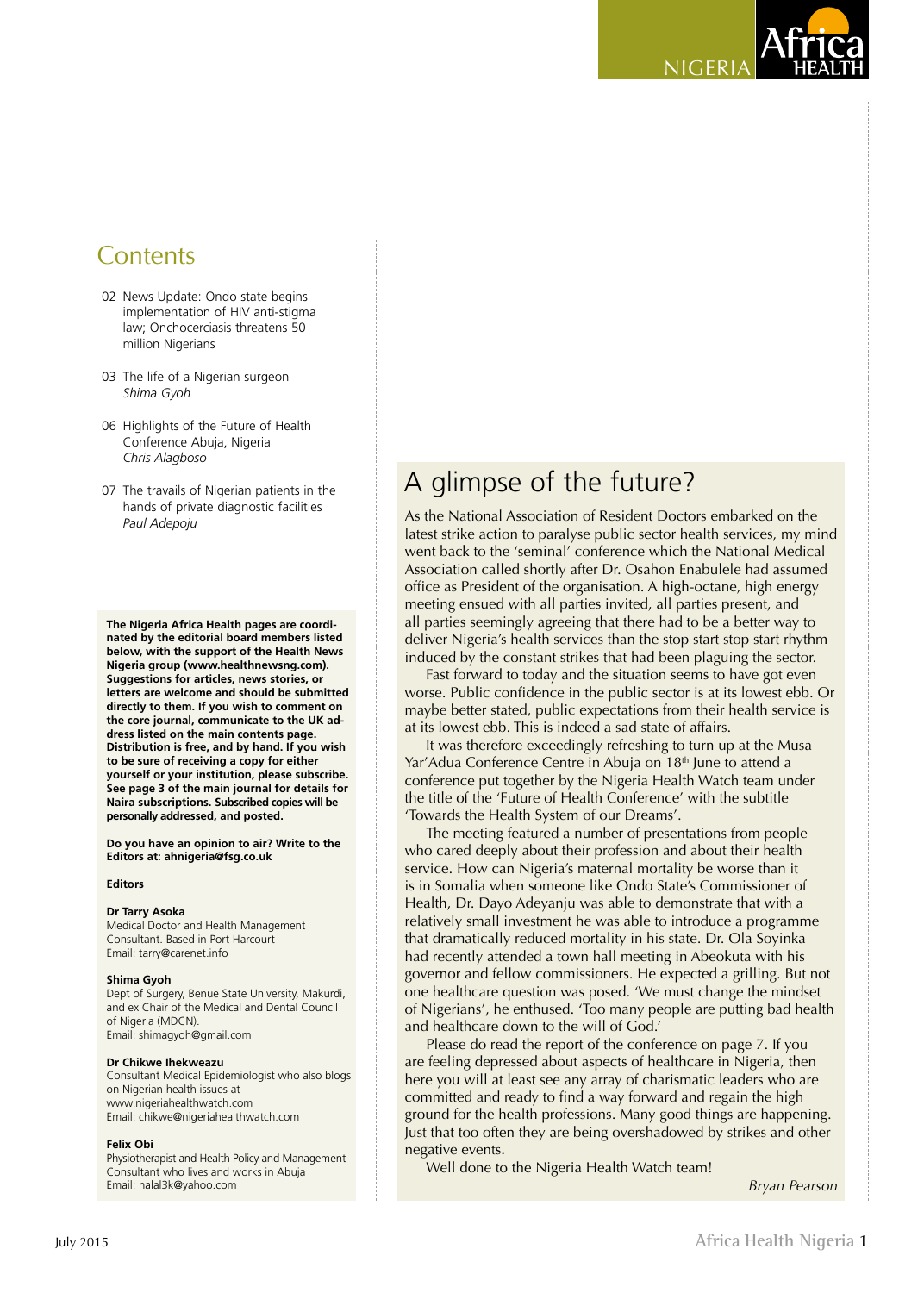

# Ondo state begins implementation of HIV anti-stigma law

The government of southwestern Nigeria state of Ondo has announced it has commenced the implementation and enforcement of its HIV anti-stigma law. Under the law, individuals caught spreading the virus could spend up to 10 years in jail or pay a fine of N500 000, or both.

Introducing the law to health journalists in the state capital Akure, the Secretary to the State Government and Chairman, Ondo State Agency for the Control of AIDS, Dr. Aderotimi Adelola, noted that stigmatisation and discrimination are two major issues that are discouraging individuals infected with, living with and/or are affected by HIV from accessing health and social services.

Under the new law, he said anybody that

# Nigerian government reactivates Ebola response mechanism

Following the reemergence of Ebola Virus Disease (EVD) in Liberia, the federal government of Nigeria has directed states across the country to raise their alert level and report all suspected cases to the Health Ministry.

This directive was contained in a statement issued by Director, Press, at the Federal Ministry of Health, Ayo Adesugba, who also urged Nigerians not to panic. Instead, he urged citizens and all residents to be wary and vigilant.

He said: 'Members of the public are advised to observe basic hygiene and report any suspected case to the nearest health facility.

'It must be noted that the main symptoms of the EVD are fever, severe headache, abdominal pain, vomiting and diarrhoea. Patients, in some cases, also have neurological symptoms of becoming confused and restless.'

To address the challenges of the development in Liberia, he announced that the Federal Ministry of Health is reactivating its response mechanism and increasing the level of its alertness.

'It would be recalled that new cases of the EVD had been reported in Liberia. This means that the country, which was certified Ebola-free by the World Health Organization (WHO) on 9<sup>th</sup> May 2015, has witnessed a resurgence of the disease,' the director said.

A 17-year-old boy from a village near the Liberian capital died of Ebola. He had no history of travelling out of Liberia and no history of coming into contact with any known EVD case. The boy has since been buried but Liberian health officials are worried that he may have transmitted the virus to many other people who came into contact with him.

'The resurgence of EVD in Liberia confirms that the EVD is still circulating in that country and transmission from person to person is possible,' Adesugba said in the statement.

discriminates against people living with HIV would be regarded as having committed an offence and could be liable to a fine of N100 000 or imprisonment of six months or both.

Adelola said: 'Most times, the rights of people living with HIV are violated, causing them to suffer both the burden of the disease and the consequential loss of other rights. Stigmatisation and discrimination of people living with the virus may obstruct their access to treatment and may affect their employment, housing and other rights which he said adversely affect the vulnerability of others to be infected.'

In his remark, the State Commissioner for Information, Kayode Akinmade said the state is the first in Nigeria with a law that addresses many aspects of HIV response and will help promote public awareness about causes, modes of transmission, consequences, means of prevention, and control of HIV transmission, through a comprehensive education and information campaign.

# Onchocerciasis threatens 50 million Nigerians



Nigeria's Federal Ministry of Health has stated that as high as 50 million Nigerians are risk of suffering from onchocerciasis, otherwise known as river blindness.

According to the Acting Director of Neglected Tropical Diseases (NTDs) Division of the Federal Ministry of Health, Dr. Ifeoma Anagbogu, out of the 50 million, only about 30 million are accessing treatment.

The director also revealed that about 20 million people who are supposed to be on treatment are not currently accessing it and in an effort to control the disease, Nigeria has been applying the mass administration of a medicine from a donor agency for the management of the disease.

'A person that stayed in a place that is identified to be risky and prone to the disease is given Mectizan, at least once annually for the cure and prevention of the disease,' she said.

She enjoined the Nigerian government to provide the necessary support to enable the division to take ownership of the prevention and management programme.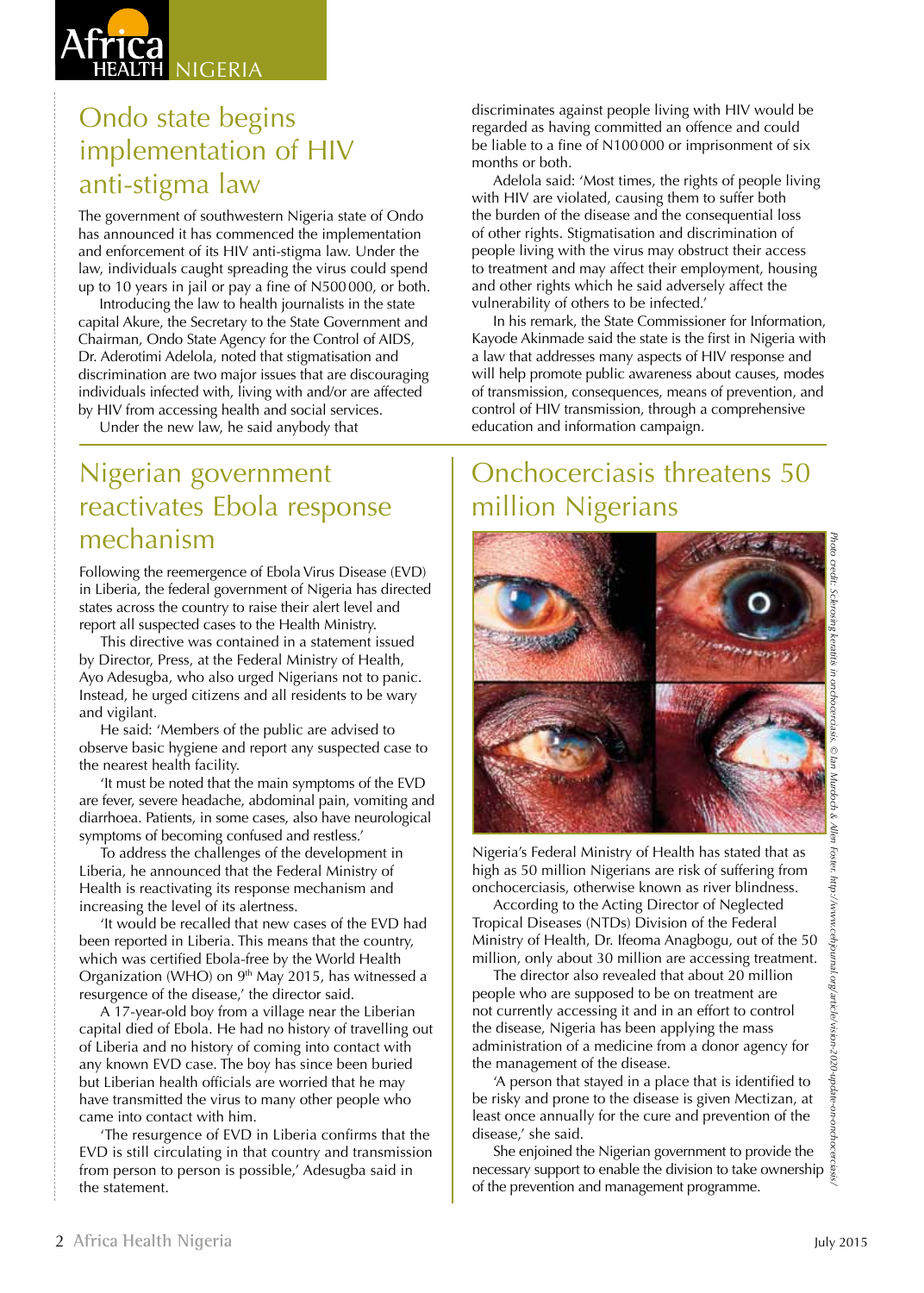

# The life of a Nigerian surgeon

Shima Gyoh is a precious gem. There is little he hasn't seen or done in Nigeria's health service. Here he presents some private reflections on his service

My patient was admitted as an emergency from a remote village. He had not passed stool for three weeks, though he was passing flatus. His abdomen was distended and uncomfortable but not tender despite gentle obstructive bowel sounds. His hydration was reasonable; there was no pyrexia, and the pulse and blood pressure were also reasonable. The surgical team had time to resuscitate and do investigations, and these suggested subacute intestinal obstruction by a colonic mass at the splenic flexure. He needed an urgent laparotomy, though not the type with the sirens blaring.

Although the surgical load is heavy, our numbers are more than adequate to cope if only we had had everything working - uninterrupted water and power supply, adequate equipment, adequate number of

anaesthetists and theatre nurses, adequate linen washed and sterilised immediately after use. In surgery alone there are nine consultants and nine senior residents. However, deficiencies in all these have reduced the consultants to having no more than one elective session per week - if it is not interrupted! Lists are often interrupted by:

- (a) Emergency operations where immediate saving of a life has to take precedence over elective curative procedures;
- (b) Power failures which result in inability to sterilise instruments and/or linen at a rate fast enough to cope with the needs of users, added to the fact that the quantities available are only marginal;
- (c) We have only one anaesthetist. Although the nurse anaesthetists do well on ketamine infusion anaesthesia, any surgeon wanting intubation has to wait when he is free and not too exhausted. While it is possible to teach nurse anaesthetists intubation, the skill associated with the use of a Boyle's machine requires a deeper background in science and anaesthesiology, and prolonged apprenticeship to an anaesthetist: something most institutions can ill afford.

A consultant surgeon having only one operating session per week amounts to severe under-employment



in the face of overwhelming needs. Patients for elective surgery, including cancer cases sometimes have to wait for days, while inpatient charges for those on admission mount.

Our patient was therefore on the standby for 3 days. He was starved and sometimes wheeled to the operating theatre, only to be brought back to give way to a more desperate emergency. It is exhausting and frustrating for both patients and doctors. The surgeon is often left to manage the distress of his patients, pleading one excuse after another to explain the apparently unending postponements. It is common to hang around for over six hours waiting to do an operation lasting one hour. A concerned surgeon's life is a disrupted one, but it's nothing compared to the anxiety and the physical and psychological suffering of their patients. In this patient, we were likely to do some resection of the large bowel. He came in quite anaemic. He had one unit of blood, and we needed to have two ready for the operation. It is not always easy to get blood.

I remember an 8-year-old girl with extensive burns involving the flexor surfaces of both arms, and the neck. We reached the critical stage when skin grafting must be done if we were to avoid fibrous healing and contractures that would be very difficult to correct, but her severe anaemia had to be corrected before surgery. Only the girl's grandmother was around, and, in those days, the public around that hospital in Zaria were so afraid of blood donation that they found alibis in their culture and religion to refuse donation. In the end,

news.

Shima Gyoh has held many posts ranging from village doctor to DG of Nigeria's Federal Ministry of Health and Chair of the Medical and Dental Council of Nigeria.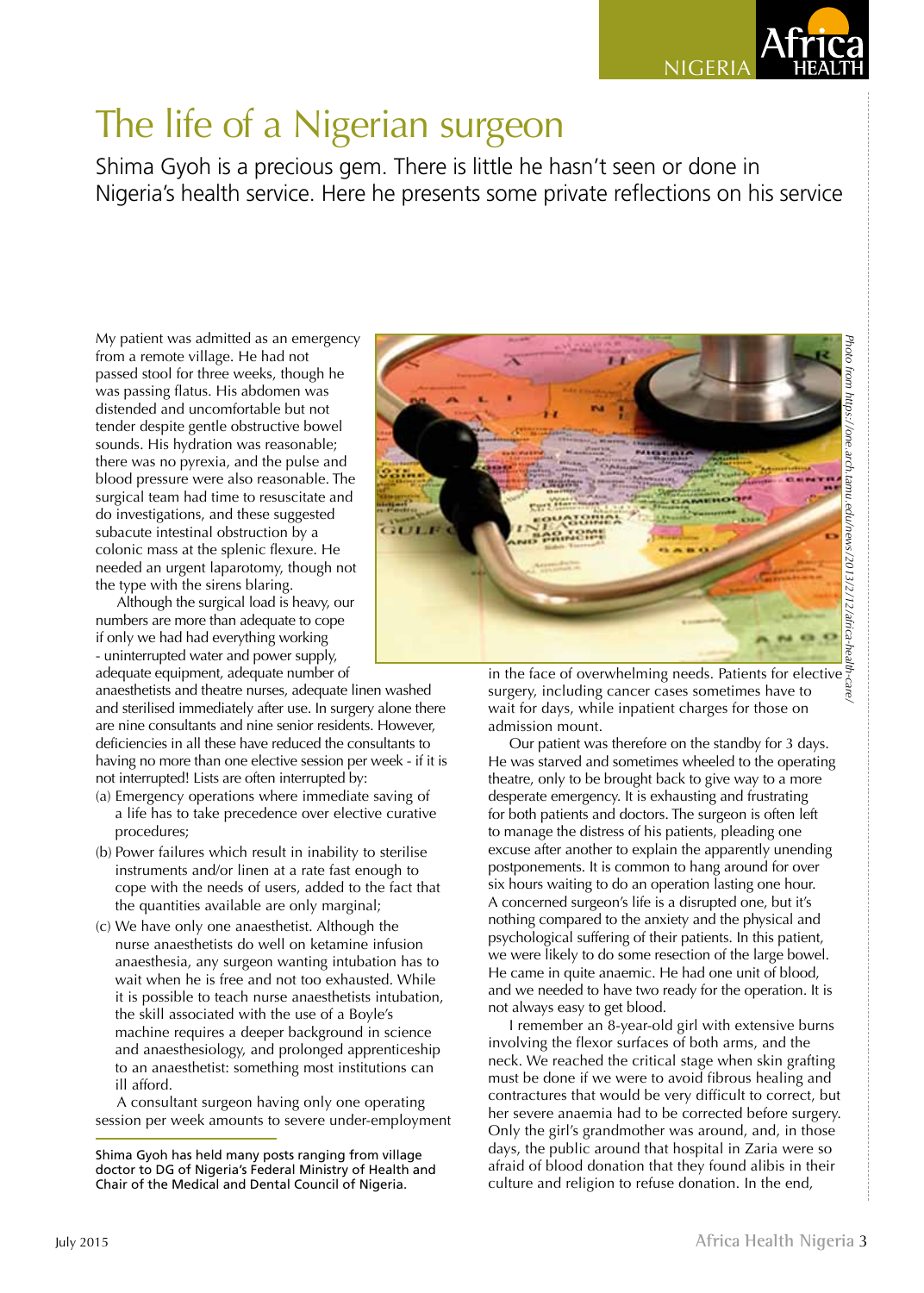



I had to give my own blood if the grafting were ever  $\tilde{\xi}$  to be done. I happen to be Group O Rh+ and often donate, usually for patients that need emergency lifesaving operations.

I went to the haematology lab to donate. The laboratory scientist (or technician as they were then known) was quite diffident and nervous of doing a venopuncture on a senior colleague and he insisted he would call a haematologist, but I was afraid it might introduce unpredictable delay - I would not be able to wait - so he finally agreed to do it. I thought my watching his performance might increase his nervousness, so lay on my back, closed my eyes and let him get on with it.

He started in the left arm, but he soon complained the flow had stopped. He fiddled with the cannula in the vein, but it did not resume, so he told me he would stop. I heard a hiss as he let off the cuff on my arm.

The blood was insufficient, so I persuaded him to try the right arm. He experienced exactly the same problem. When he let off the cuff, I heard another hiss and passed out. When I came to, Professor Fleming, the tall fair haematologist was testing my reflexes. 'You are a lucky lad, you have just survived a cerebral air embolism!' I was admitted for a few hours in a bed in a dormitory ward among my patients (so doctors too can be ill)! As they crowded around me, I was overwhelmed by the mixture of incredulity and sympathy in their faces. Lack of special amenity wards gave me this highly memorable experience.

This was 42 years ago in Zaria and evacuated plastic bags for collecting blood were not in use at the hospital. We were using ordinary sterilised bottles with blood inlet and air outlet tubes. The blood inlet tube ends near the bottom of the bottle, and the air outlet has its end higher up, near the neck. This technician was quite senior, but for some reason, connected the blood inlet to the air outlet tube. The level of blood in the bottle rose and soon covered the mouth of the inlet tube situated near the bottom. The air in the bottle was therefore trapped, and got increasingly compressed as more blood flowed in. The flow soon stopped when the air pressure in the bottle equalled the pressure pushing the blood into the bottle. Frustrated, the man let off the arm cuff, and of course the compressed air was forced

into the vein and I heard the first hiss. The mistake was repeated in the right arm.

That was before the advent of the HIV virus. Twenty-seven years later, I was with a team of young doctors at Katsina-Ala in Benue State when we urgently needed blood to save the life of a 22-year-old woman with a ruptured ectopic pregnancy whose desperate clinical condition indicated that, without surgical intervention, she would be dead within a few hours. The country has no blood transfusion service, and patients or their relatives have to find donors, usually relatives or someone they pay to donate for their operations. This woman needed two units, but she had no relatives around and she had no means of getting anyone to donate. I was

on a teaching visit and there were four other doctors with me. I offered to donate and my sample was taken. There being no other offer, we would have to make do with one unit.

After receiving no summons from haematology for what I felt was a long time, I left my colleagues to find out what was going on. On arrival, the technicians said they were just about to send for me. 'We have just read the result from the tests and you are HIV and Hepatitis B negative.' I sat on the couch and they took the blood, this time in an evacuated plastic bag. When I and the blood arrived back, my colleagues burst out rejoicing with relief, but it was not just for the blood! 'We did not offer to donate because we were terrified of the HIV test! If you had been found HIV positive, the news would have spread like wild fire round the state!' Most people were frightened of the HIV test that was not confidential. At operation, I found more than two litres of heavily blood-stained fluid and products in the peritoneal cavity. She did well and went home hale and hearty on the tenth postoperative day.

Over the years, I have developed the habit of checking with the operating theatre staff what instruments and sutures are available as soon as I book a case. Ability to do things well partially depend on having the correct working materials. There are three or four surgical instruments I love. I carry my own permanently in my diagnostic bag, and give them for sterilisation once I find they are not available in the operating theatre where I have booked a case. For example, the Gillie's combined forceps and scissors is great for suturing, as in intestinal anastomosis and skin closure, especially where skilled assistance is not available. Anyone can hold tissue taught while you suture and cut. Ordinary peritoneal suckers have one nozzle at the end, and strong suction can damage intestine weakened by inflammation or prolonged obstruction. I carry my own abdominal sucker that dissipates the suction pressure through multiple small perforations along its entire length.

For the best results, it is most important to use the correct sutures of specific sizes for the different tissues, and the supply is never reliable in all the theatres I have used all over the country. I therefore give patients a list of specified sutures needed for their operations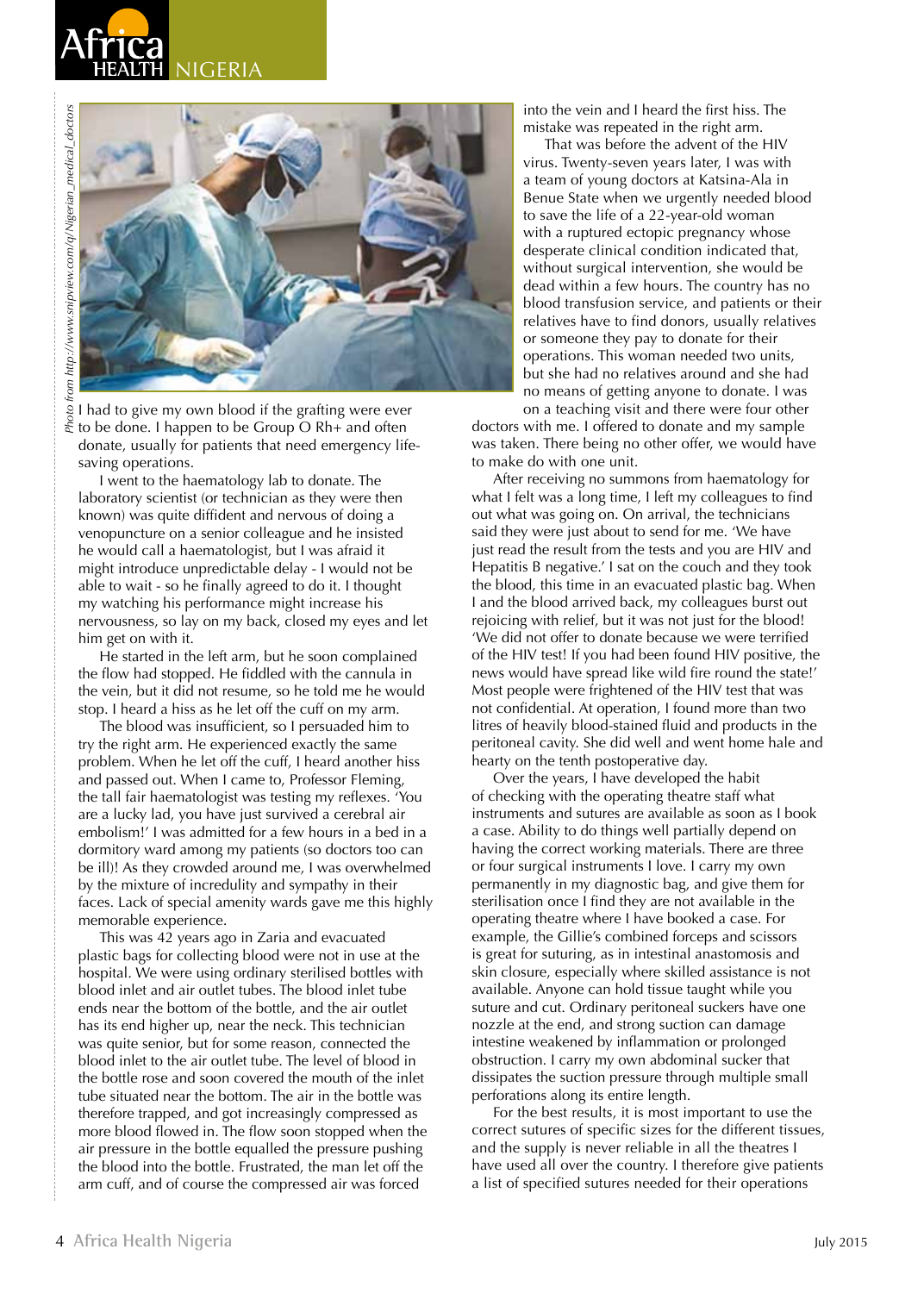NIGERIA

and they get the material from medical suppliers. I appeal to well-to-do patients to buy more than is needed for their surgery, explaining I would like to keep the excess for emergencies and for the financially disadvantaged. They are invariably happy to help. I do not take money to procure the material myself to avoid being suspected of cheating.

Nigerian surgeons in public service suffer the daily distress of seeing lovely children with serious, disfiguring, painful or early potentially lethal conditions still amenable to surgery having to go home without treatment because they lack funds. Poverty often pushes many patients to quacks where operations commonly end up with serious complications such as faecal and urinary fistulae, drastically reducing their quality of life. We do not know how many die, but any week we have an average of two survivors turning up for corrective surgery.

 Most public institutions run on very thin budgets, and at any point in time nearly all wards have two or three patients being prevented from going home until their relatives bring the fees for their operations. The fees are heavily subsidised but the poverty is profound. In addition, the investigation and treatment of dangerous surgical diseases like cancer, fractures of major bones, complications of diabetes mellitus, and correction of serious mismanagement of many conditions are often blocked by inability to pay. Sometimes doctors and nurses make personal efforts to pay the bills for the most pathetic cases, but there are too many for poorly paid public employees to make a noticeable dent on the problem. The challenge can only be resolved by a comprehensive health insurance

scheme that covers the neediest in our society - the powerless and voiceless only cosmetically remembered in political rhetoric.

Running water and soap are indispensable for surgical work, but it is common to find both in short supply. In village hospitals, and often in teaching hospitals, we have to do with helpful persons pouring water over our hands and arms - pail scrubbing - for surgery. Most hospitals have an elevated plastic tank for extra storage and supply to the operating theatre, but even this often runs out during prolonged power failure, drought or lack of funds somewhere along the supply chain. Nevertheless, even pail-scrubbing combined with strict adherence to the aseptic ritual does give acceptably low-rate of wound infection as can be proved by investigating every case recorded in the wound infection register.

Road traffic accidents are quite a menace. It is ridiculous that the use of crash helmets is not being enforced in Nigeria at a time the motorcycle has become the commonest mode of transport for the majority. Cycle riders are largely reckless and do not observe any road discipline. They often suffer severe head injuries in crashes. Those who survive have unfortunate sequelae. The enforcement of use of safety belts in cars has also cooled off, and when they crash, you can always tell those who were 'unrestrained passengers' by the severity of their injuries, particularly the spine. Cord damage from many broken spines are worsened during inexpert extraction of victims from the wreck and their subsequent unprofessional handling. Paraplegia and incontinence of faeces and urine are soon followed by indolent bedsores, and the long-term management of these patients is difficult and expensive. To reduce these tragedies, the nation must put wellequipped ambulances with professionally trained crews to start patrolling one or two of our fast roads, and gradually expand the service in accordance with available resources.

What is my attitude to 'medical tourism'? When I deal with illness, my target is to get the patient well within the shortest time and at the lowest possible cost within available facilities. I will not insist on doing an operation if, for any reason, it is better done elsewhere and the patient can afford it. If he so wishes, it is part of his human rights and must not be abridged for any reason. One of the basic principles of medical ethics is that the patient's wish is supreme, ('Voluntas aegroti

suprema lex').

Medical tourism can be controlled by long-term politico-economic planning that does not trample on anyone's right to choose. For example, governments in developing countries should create suitable environments for high tech medicine to develop in both the private and the subsidised public sectors. High-tech medicine is likely to

develop faster in the country if Nigerian governments funded medical treatment only in Nigeria.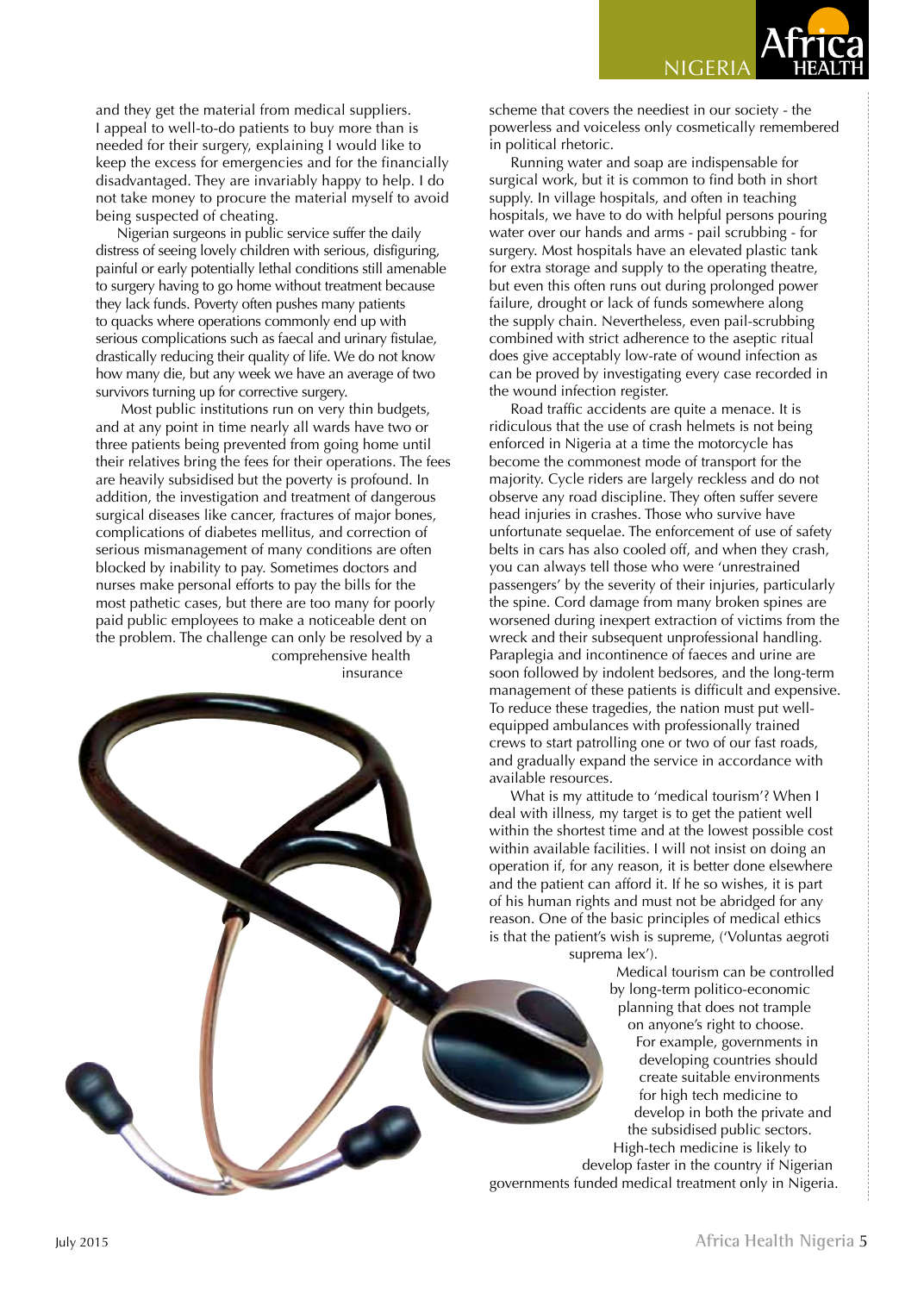# NIGERIA

# Highlights of the Future of Health Conference Abuja, Nigeria

Chris Alagboso reports from the Nigeria Health Watch conference

The prestigious Musa Yar'adua Centre in Abuja was the venue of the Future of Health Conference that was convened on 18<sup>th</sup> June 2015 by Nigeria Health Watch. The objective of the conference was to create a roadmap for a more innovative and proactive health sector for Nigeria.

It was a gathering of more than 400 participants who desire a stronger health system; there were also virtual participants who followed via social media using #nghlth15.

In his opening remark, the Head of Nigeria Health Watch, Dr. Chikwe Ihekweazu, noted that the Nigerian health sector is beleaguered with paucity of innovations when compared to other sectors of the economy, especially banking and telecommunications. He subsequently urged conference participants to proffer actionable solutions that would strengthen the nation's health sector.

Presentations were delivered at two broad sessions – one was focused on 'looking back' while the second was on 'looking forward'.

# Shifting focus to primary healthcare

In his presentation, Ondo State Commissioner for Health, Dr. Dayo Adeyanju, said the present focus of the Nigerian health sector is on tertiary healthcare although, according to the expert, the immediate focus ought to be on fostering primary healthcare across the country. He also shared the success story of Ondo State government's Abiye Safe Motherhood Programme, which he said has helped to reduce maternal and child deaths in the state.

Towing this same line, Nnenna Ihebuzor, Director of Primary Healthcare Systems Development suggested the setting up of a primary healthcare centre to be present in every ward in Nigeria.



# Strengthening regulations and promoting interprofessional harmony

In his speech, Professor Shima Gyoh spoke extensively on the consequences of a health system that lacks proper regulations. According to him, frequent changes in leadership are a major determent to sustained regulatory practices.

'Regulatory bodies are meant to protect the interest of the patients,' he said.

He called the attention of conference participants and industry stakeholders to the inadequate ambulance services in Nigeria and he urged government and partners to put together a stronger ambulance service.

'This has become necessary because most ambulance services in Nigeria only serve as horses as they only carry hospital staff on call or the deceased,' he said.

To address the endless and needless rivalry between different healthcare professionals, another speaker, Remi Adeseun suggested starting from the grassroots to instill the spirit of teamwork among healthcare professionals, and by training them together.

'There is no need for every healthcare provider to have their own private clinics – even those with only two beds,' said Dr. Femi Sumonu, a health finance expert. He called for a complete and systematic revamp of hospitals both in the private and public sector.

## Innovation and free healthcare

Clare Omatseye called for the Uberization of the health sector. She said there is the need for Nigeria's creative minds to think ahead and use technology to improve the nation's health sector.

'This is because patients will demand for it if it's not given to them as they have arrived in the digital age while most healthcare service providers are still in the

analogue age,' she said.

Already, she said foreign businessmen and their female counterparts are thinking of innovative ways of using technology to penetrate Nigeria's healthcare market.

'There is the need to see business opportunities in the health sector,' she concluded.

Dr. Iko Ibanga spoke on the need for healthcare professionals to embrace volunteering. This, according to him, is an avenue to care for those that cannot afford quality healthcare. Ibanga said he and other healthcare professionals have been involved in volunteering for more than 25 years.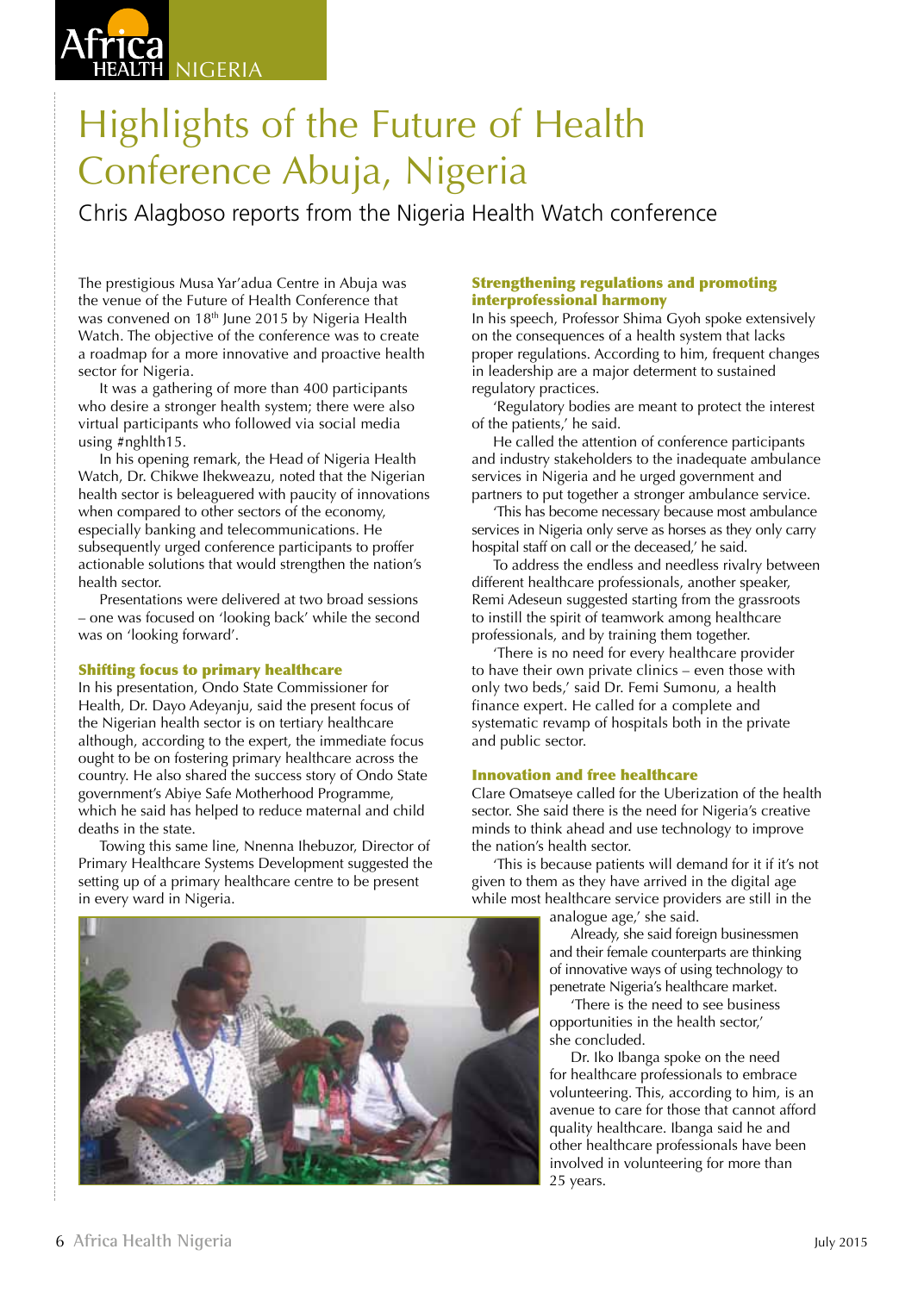

### Universal health coverage, political, professional, and financial accountability

Robert Yates, an advocate of universal health coverage from Chatham House, United Kingdom said unequivocally that Nigeria can afford and can achieve universal health coverage by appropriately investing revenues from the oil subsidy. He gave instances of countries that have lower GDPs than Nigeria's, but have successfully achieved universal health coverage.

'Will President Buhari become Nigeria's Primary Health Care hero?' he asked.

Speaking on the need for accountability, Fola Laoye from Hygeia Nigeria decried

the poor performance of the Nigerian Health Insurance Scheme (NHIS) ten years after its launch with only an estimated 6 million covered. She said the scheme has never been audited nor presented any official account or report in this period.

While sharing his experience during his term as Commissioner for Health in Ogun State, Dr. Ola Soyinka recounted how none of the participants at a town hall meeting organised by the state government, asked any questions relating to healthcare delivery in the state. This he believes is due to the fact that most people have come



to blame God for bad health outcomes.

'Such mindset needs to be changed… Nigerians should begin to use quality healthcare delivery as a yardstick to measure performance of a government and to hold them accountable when things go wrong in the sector,' he said.

Nigeria's former Health Minister, Dr. Muhammad Pate, was the last speaker and he called on citizens to use all available channels to demand accountability in the health sector. He subsequently endorsed the #OpenMOH campaign to demand a transparent and open Ministry of health in Nigeria.

# The travails of Nigerian patients in the hands of private diagnostic facilities

Paul Adepoju investigates the consequences of poor accreditation of Nigeria's private diagnostic centres

A twenty seven-year old male presented at a government-owned hospital in the southeastern part of Nigeria with a chronic cough and weight loss. Through the help of the hospital's laboratory, the patient was diagnosed with pulmonary tuberculosis and the consulting physician placed him on Anti-Cocks. Some weeks later however, he returned to the same hospital with abdominal pains. Further investigations were requested – lab and imaging. But this time, members of the Joint Health Sector Workers Union (JOHESU) were on strike which meant the only option was to refer the patient to a private diagnostic centre in the metropolis for ultrasound imaging.

The inconclusive result showed the patient had aortic aneurism. Although the patient did not know what aortic aneurism is all about, he went online and got scared when he read a Wikipedia article on the subject. He ran to his doctor and presented the result to him. Knowing the severity of the diagnosis, a departmental meeting was hurriedly convened. They brought in one of the country's best ultrasound experts who volunteered to re-conduct the investigation.

The second result showed there was no aortic aneurism.

The first investigator was summoned and he apologised profusely, putting the blame on his inexperienced intern.

This is a familiar story that healthcare professionals across Nigeria, especially those working with government-owned hospitals, can relate to and the frequency is increasing even as more strikes are recorded annually, thus forcing hospital managements to allow patients to visit private medical diagnosis facilities for treatment – even though they cannot totally vouch for results gotten from the private centers.

'We have no choice but to accept those results because the labs we can vouch for are shut, yet patient care must continue,' a top board member of a major teaching hospital in southwest region of Nigeria said.

'Whether workers are on strike or not, patients will be sick and our job is to take care of them to the best of our ability – and with what we can get even when the results of investigations are not reliable enough,' he said.

The quality of private healthcare practice has been